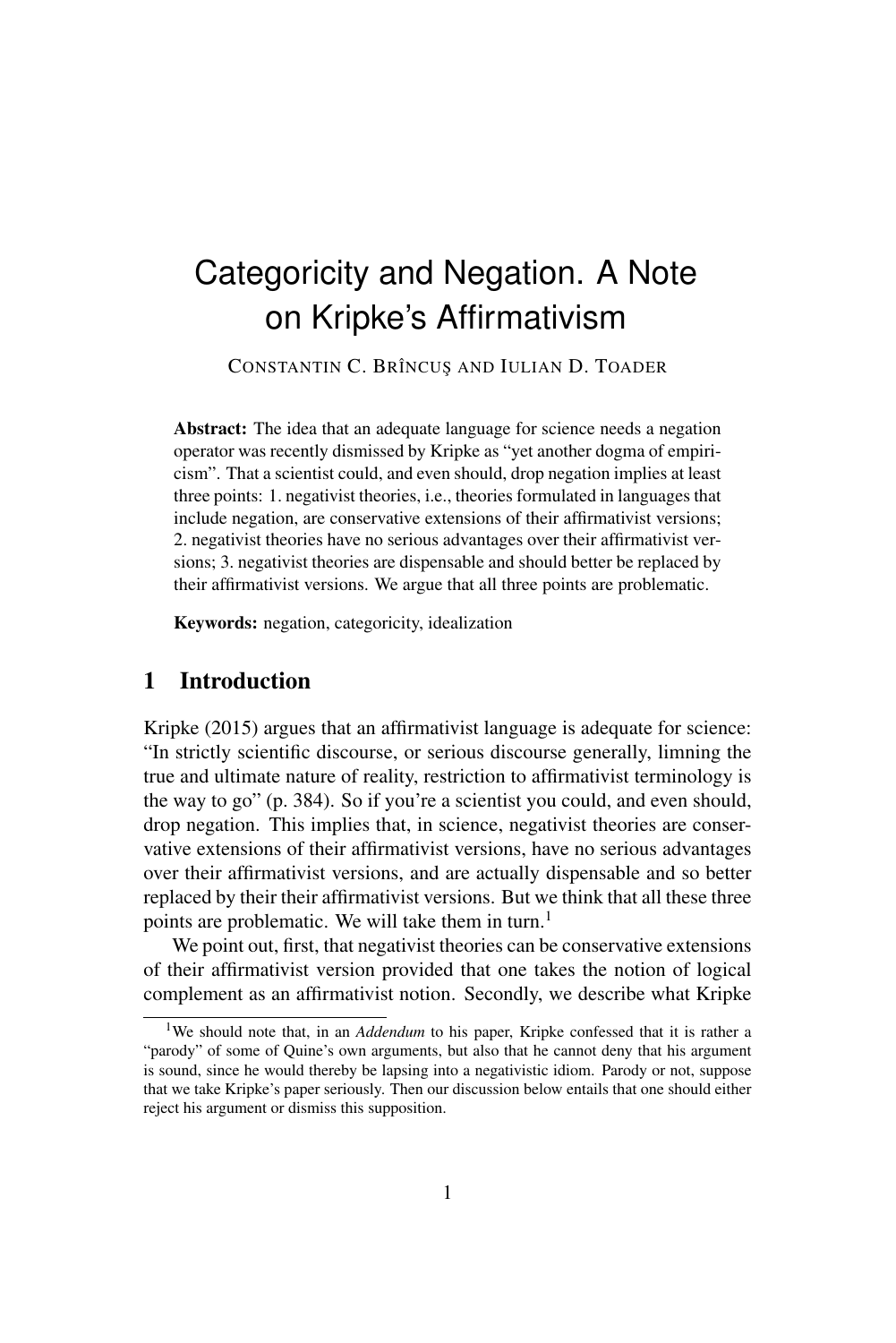took the practical advantages of affirmativist theories to be, and then consider the view that an epistemic advantage of negativist theories is that they are simpler than their affirmativist versions: the simplifying effects of classical negation are analogous to those of imaginary numbers in mathematics. But we emphasize that while in mathematics such effects might be explained in terms of categoricity, classical logic is non-categorical, for it admits of non-normal interpretations. We also prove that eliminating negation does not help one get rid of such interpretations: positive (and affirmativist) logic is non-categorical as well. Finally, we argue that affirmativist restrictions on science are at odds with the typical understanding of scientific idealization.

## 2 Is T<sub>−</sub> a conservative extension of T<sub>+</sub>?

Let's start with Kripke's argument for the claim that negativist theories are conservative extensions of their affirmativist versions. Consider the affirmativist first order language,  $L_{+}$ , of an affirmativist theory,  $T_{+}$ .  $L_{+}$  contains a finite list of primitive predicates, conjunction and disjunction as primitive connectives, and the universal and existential quantifiers. Is  $L_{+}$  adequate for science?

Let us assume that  $L_{+}$  is adequate only if negation is added. By De Morgan Laws, every sentence in the augmented language, L−, is logically equivalent to a sentence with negation applied only to atomic formulae. Let us eliminate negation and extend  $L_{+}$  by adding to each predicate  $P_i$  a predicate  $P_i^*$  for its complement, and likewise for any atomic sentence. Thus, everything expressible in L<sup>−</sup> is expressible in the affirmativist language thus supplemented,  $L_{+}^{*}$ .

Kripke admits that the notion of complement is negativistic, but claims that this is not a problem since the argument just given is directed at negativists, not affirmativists. This argumentative move is adopted by Kripke from Quine (1960), where mentalist terms are employed in explaining to mentalists the physicalist view about the mind. Using negativist notions in Kripke's affirmativist argument directed at negativists is analogous to using mentalist notions in Quine's physicalist argument directed at mentalists. Be that as it may, if the notion of complement is negativistic, then how can  $L^*$ be counted as an affirmativist language? Kripke's argument for the idea that negativistic theories are conservative extensions of their affirmativist versions goes through only if one assumes that the notion of complement is an affirmativist one. But in many logical systems, especially algebraic logical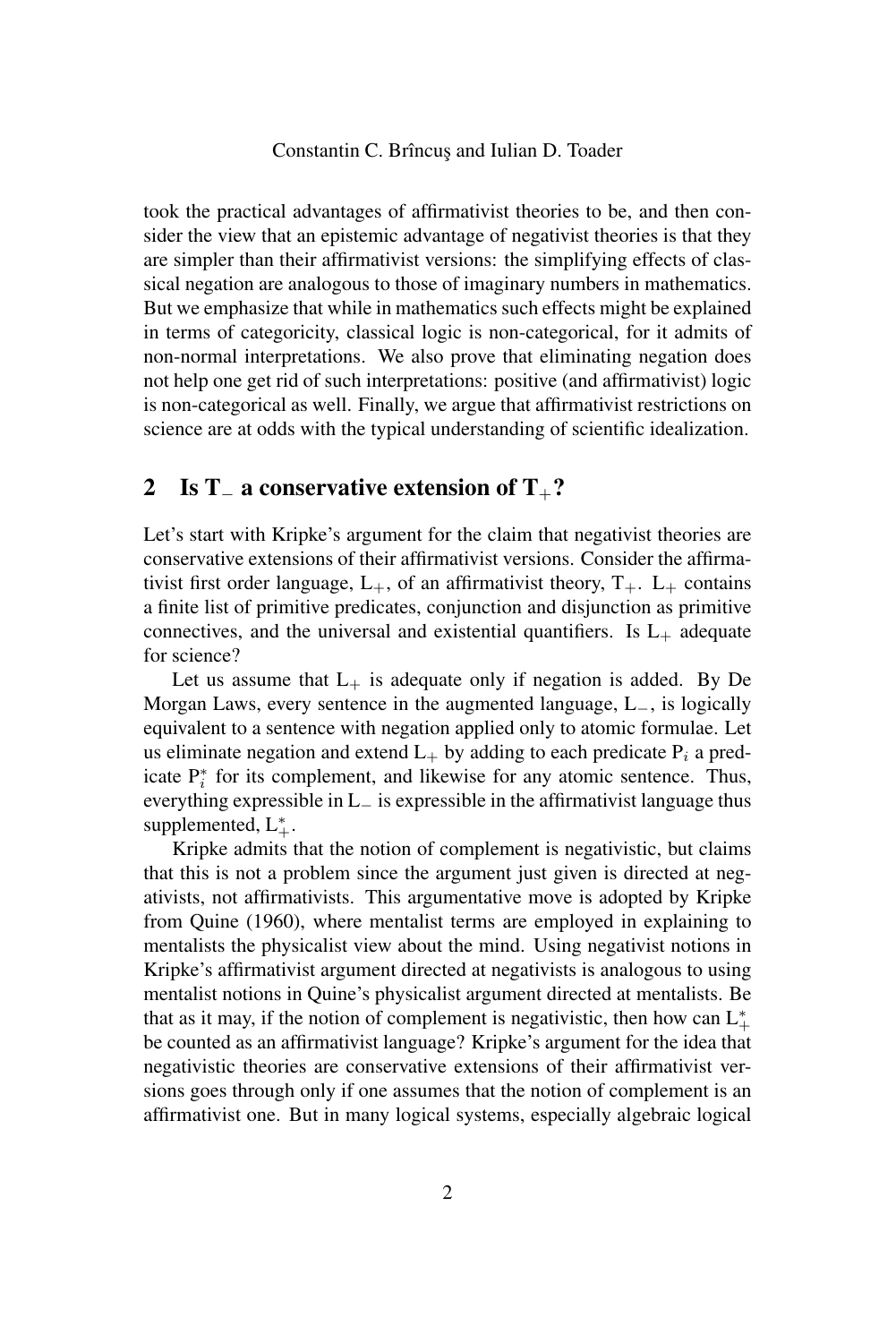systems, the complement is precisely the notion that expresses negation.<sup>2</sup>

We should further note that, unlike classical positive logic, Kripke's affirmativist logic does not have a classical semantics: it eliminates not only the negation operator, but also the notion of "falsity". A conjunction  $\ulcorner A \wedge B \urcorner$ is true if and only if A is true and B is true, and a disjunction  $\ulcorner A \lor B \urcorner$  is true if and only if  $A$  is true or  $B$  is true. However, if the normal truth tables (NTTs) for conjunction and disjunction contain only the first line<sup>3</sup>, then we cannot really distinguish conjunction from disjunction, since only the other three lines of the NTTs allow us to make a distinction between conjunction and disjunction. Why would "and" and "or" mean different things for the affirmativist?

But even if the affirmativist could distinguish between "and" and "or", the class of logical rules of inference and of logical truths of affirmativist logic is drastically affected. For instance,  $\ulcorner A \rightarrow (B \rightarrow A) \urcorner$  could no longer be treated as a logical truth, since the material conditional is defined only on the first line of the NTT and thus, without knowing the value of  $B$ , we may be reluctant to accept  $\ulcorner B \to A \urcorner$ , and thus  $\ulcorner A \to (B \to A) \urcorner$ .

## 3 Negation as an ideal element

What might be the advantages of affirmativist theories? Kripke claims that affirmativism is more advantageous than negativism, because it improves the civility of our debates, for example. If you thought that by eliminating negation, you would not be able to say anymore that the negation of a true statement is false, Kripke would say that you should never state "Your opinion is false!" in the first place. Instead, what you should say is "I am reluctant to accept your view". He thinks that this may lead, in the long run, to world peace. No argument is given for this claim, other than the observation that many conflicts have been preceded by negativistic characterizations of one's opponents' assertions as "false". Kripke also thinks that affirmativism offers a solution to paradoxes, since he thinks that all of them are easily seen

 $2$ As a matter of logical fact, the negation operation could not be defined with the help of other sentential operations. This is why classical positive logic, i.e., classical logic without the negation operator but with classical semantics, is incomplete – logical truths such as Peirce's Law cannot be derived without negation.

<sup>&</sup>lt;sup>3</sup>From Kripke's remark on this matter, it is natural to suppose so. He explicitly states that we do not need the third extra lines from the truth-table for conjunction, the first line is sufficient. This would suggest that the lines that contain the sign for falsity should be dismissed. If Kripke introduced a sign for the attitude of reluctance to replace the sign for falsity, then, of course, the propositional operators could be easily defined and distinguished one from another.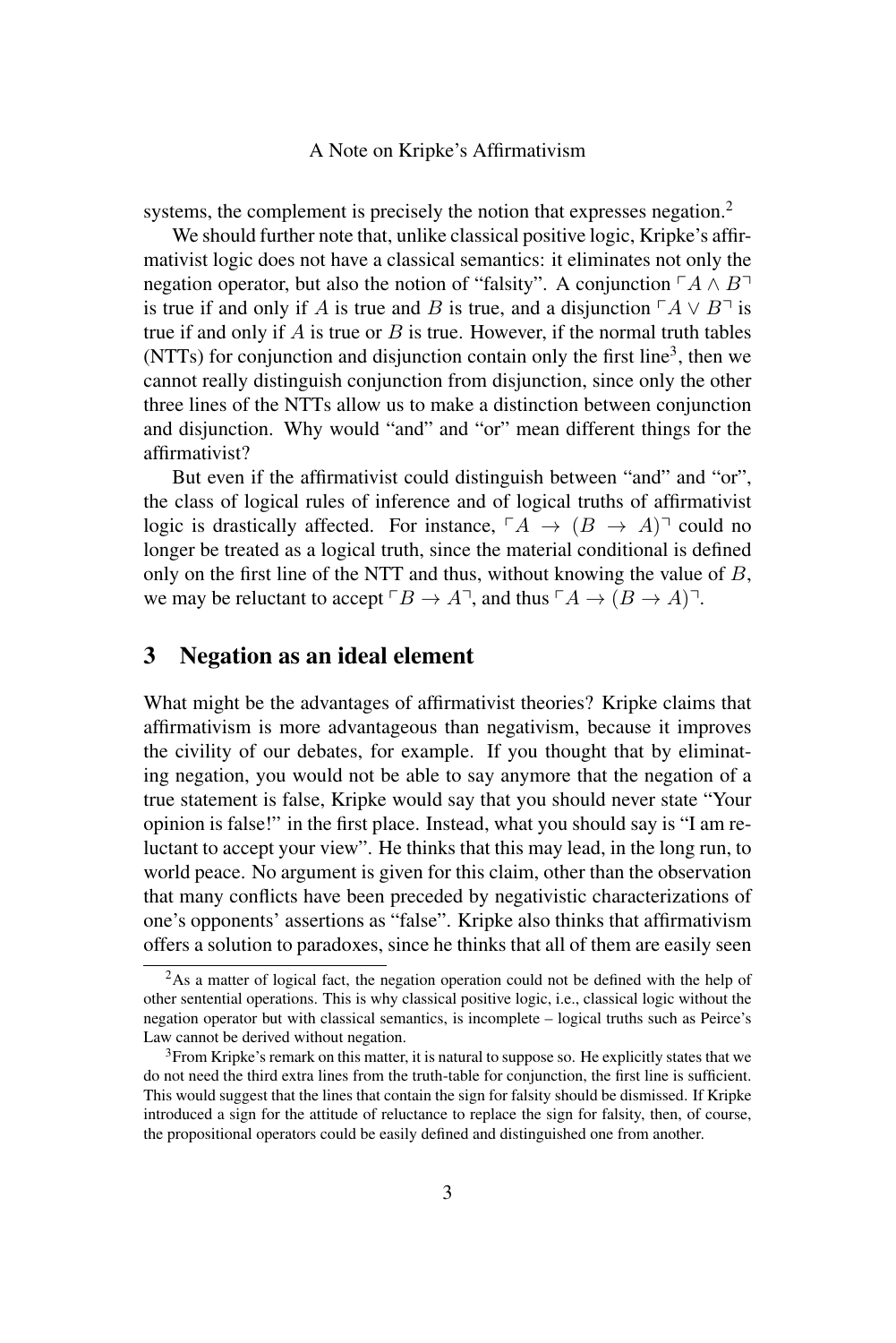to invoke a negativistic notion. More precisely, without negation, paradoxes would just "disappear". However, it is not clear that this is the case. As Skolem (1952) proved, Dedekind's naive set theory still leads to inconsistency via the comprehension axiom, even if the logic used in the background is positive predicate calculus (i.e., first-order logic without negation; see also Hilbert & Bernays, 1934/1968).

Furthermore, imposing affirmativist restrictions in science assumes that the alleged practical advantages of affirmativism (e.g., less conflicts, peace, etc.) outweigh any other advantages negativist theories might have. But there is a long tradition in the philosophy of logic, stemming from Hilbert's school, which considers negation as an idealization: "Negation plays the role of an ideal element whose introduction aims at rounding off the logical system to a totality with a simpler structure, just as the system of real numbers is extended to a more perspicuous totality by the introduction of imaginary numbers." (Bernays, 1927). Negativist theories, it is claimed here, are simpler than their affirmativist versions. For example, the simplifying effects of classical negation are comparable to the simplifying effects of the imaginaries, and so eliminating negation is comparable to the elimination of the imaginaries from mathematics. Extending a logical system by adding connectives, like negation, leads to a totality with a simpler structure. As Hilbert also emphasized, negation makes possible the logical closure and completeness of a system (see, e.g., Hilbert, 1931).

This view raises some important questions. Let's assume that extending a number system by adding new objects leads to a more perspicuous totality. In particular, adding imaginary numbers to the reals forms the algebraic closure of the real numbers, but what makes an algebraic closure a more perspicuous totality? One answer to this question might be given in semantic terms like categoricity: the algebraic closure of the real number field is unique up to isomorphism (Steinitz, 1910). But what makes a closed and complete logical system a totality with a simpler structure? Could a similar answer be given in terms of categoricity?

### 4 The non-categoricity of classical logic

Let a semantic property of an expression be fully formalized by a calculus if and only if the expression possesses that property in every interpretation for which the calculus is sound. As is well known, however, classical logic allows for non-standard models, i.e., interpretations for which the standard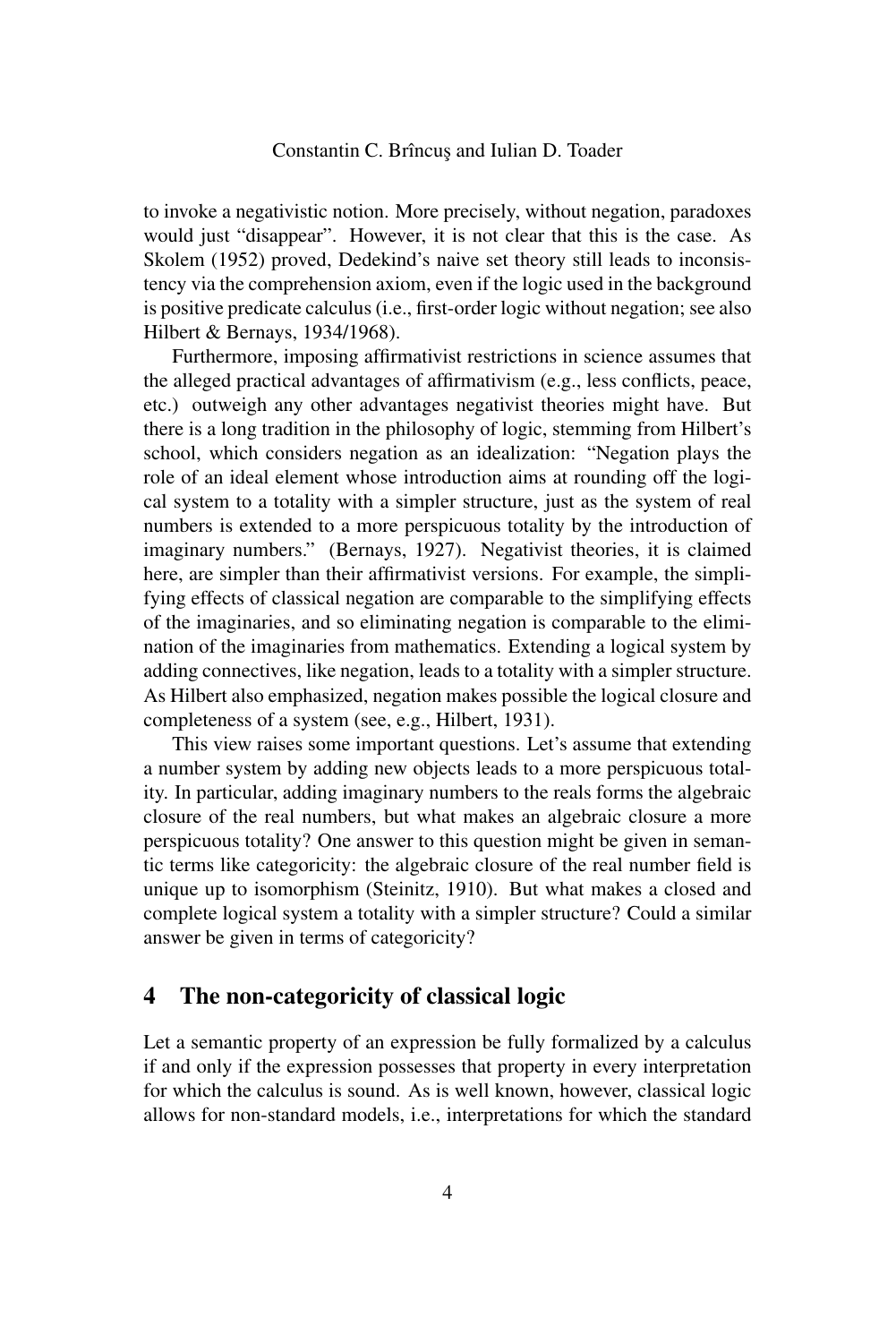calculi remain sound and complete, but in which the logical constants have different meanings than the standard ones (Carnap, 1943). The existence of these interpretations shows that the standard propositional and quantificational calculi do not fully formalize all the semantic properties of the logical terms and, thus, fail in uniquely determining their meanings. The rules for negation, disjunction, material implication, and the quantifiers, in contrast to the rules for conjunction, do not determine all the properties of these operators as defined by their normal truth tables (NTT) and the standard semantics for quantifiers.

In propositional logic, non-normal interpretations are possible because the usual formalizations of classical logic state conditions only for logical derivability (C-implicate, in Carnap's terms) and logical theoremhood (Ctruth). Thus, they can formalize only those semantic properties definable on the basis of logical consequence (L-implicate) and logical truth (L-truth). However, the semantic properties of L-exclusive and L-disjunct are not definable on this basis, thus, they are not formalized by the usual systems. Two sentences are L-exclusive if and only if they are not both true (thus, at least one is false), and two sentences are L-disjunct if and only if at least one of them is true (thus, they are not both false). Since L-exclusive and L-disjunct are not fully formalized, the principles of non-contradiction and excluded middle are not represented in the usual formalizations of classical logic.

There are two mutually exclusive types of non-normal interpretations for classical propositional operators: (I) all sentences are true, and (II) at least one sentence is false. Thus, there are non-normal interpretations in which a sentence and its negation are both true, and non-normal interpretations in which they are both false (and so, their disjunction is true and their implication is false). In type (I) interpretations, the principle of non-contradiction is violated; in type (II), the principle of excluded middle is violated. Thus, these two principles are not fully formalized, since they hold in some interpretations (i.e., in the normal interpretations), but they do not hold in others (i.e., in the non-normal interpretations). In addition, even if all propositional operators had only normal interpretations, there would still exist non-normal interpretations of the quantifiers (as shown in Carnap 1943, chapter F). In particular, there are sound interpretations of quantificational logic in which " $(\forall x)$ Fx" could be interpreted as "every individual is F, and b is G", where "b" is an individual constant. Likewise, "(∃x)Fx" could be interpreted as "at least one individual is F, or b is G". The possibility of these non-normal interpretations arises because, in the standard formalizations of first-order logic, a universal sentence is not deductively equivalent (C-equivalent, in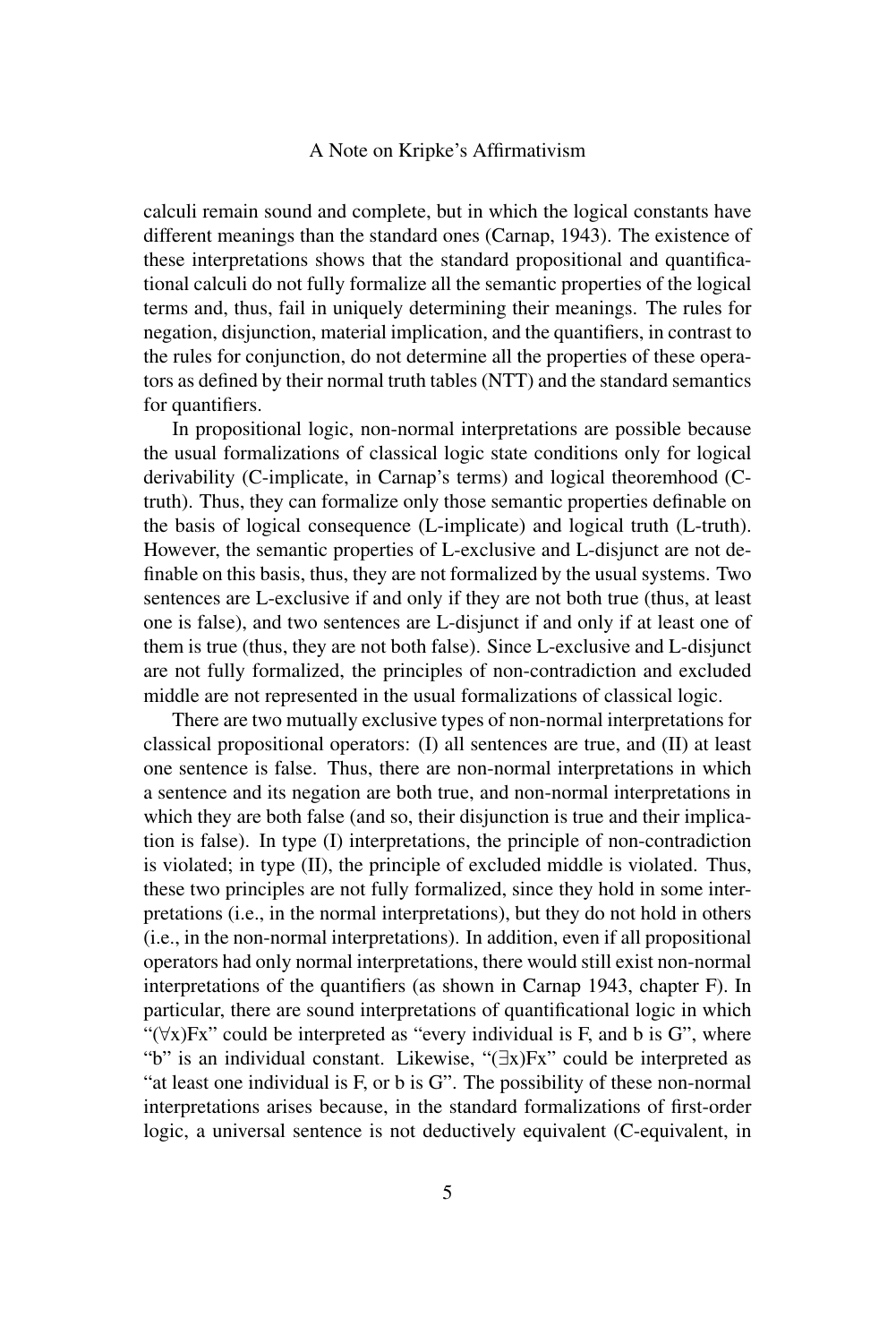Carnap's terms) to the conjunction of all the instances of the operand, and an existential sentence is not C-equivalent with the disjunction of all the instances of the operand. The existence of such interpretations shows that the logical calculus fails in uniquely determining the meaning of logical terms. Unlike the rules for conjunction, those for negation (as well as those for disjunction, implication, and quantifiers) do not determine all the properties of these operators as defined by NTTs and standard semantics.

Kripke took Carnap (1943) as an illustration of a negativistic theory, as it includes not only rules of theoremhood, but also rules of rejection, and he thought that discussing it in more detail would be "superfluous". But we think that it is important to note that Carnap proved that if negation has a standard interpretation, then all other operators have a standard interpretation. Thus, the categoricity of negativist theories like classical logic would require the elimination of non-standard interpretations of negation. The affirmativist could point out that if one eliminates negation, its non-standard interpretations are thereby eliminated as well. This seems natural enough since the principles of non-contradiction and excluded middle do not belong to positive logic. This would suggest a shorter, if more radical, route to categoricity.

However, this assumes that a positive version of classical logic does not allow for non-normal interpretations. A closer investigation, however, shows that the elimination of negation does not immediately entail that positive logic admits of no non-normal interpretations. The normality of negation constrains disjunction (and, thus, all the other operators) to be normal only if negation is, of course, part of the system. If negation has a standard interpretation, then disjunction has a standard interpretation. This is due to the Disjunctive Syllogism (DS):  $A \lor B, \neg A \vdash B$ . If A and B would be false, and negation is standard (thus,  $\neg A$ <sup> $\neg$ </sup> is true), then  $\neg A \lor B \neg$  cannot be true, otherwise the rule would be unsound. However, we do not have the DS in positive logic. In the absence of negation, what happens to disjunction? As we shall see in a moment, in positive logic,  $A$  and  $B$  can be false, but  $\ulcorner A \lor B \urcorner$  true.

## 5 The non-categoricity of positive logic

The semantic property of disjunction displayed on line D4 of its NTT is not determined by the deduction rules for disjunction. Let us analyze what happens when D4 is violated, that is, what kind of non-normal interpretation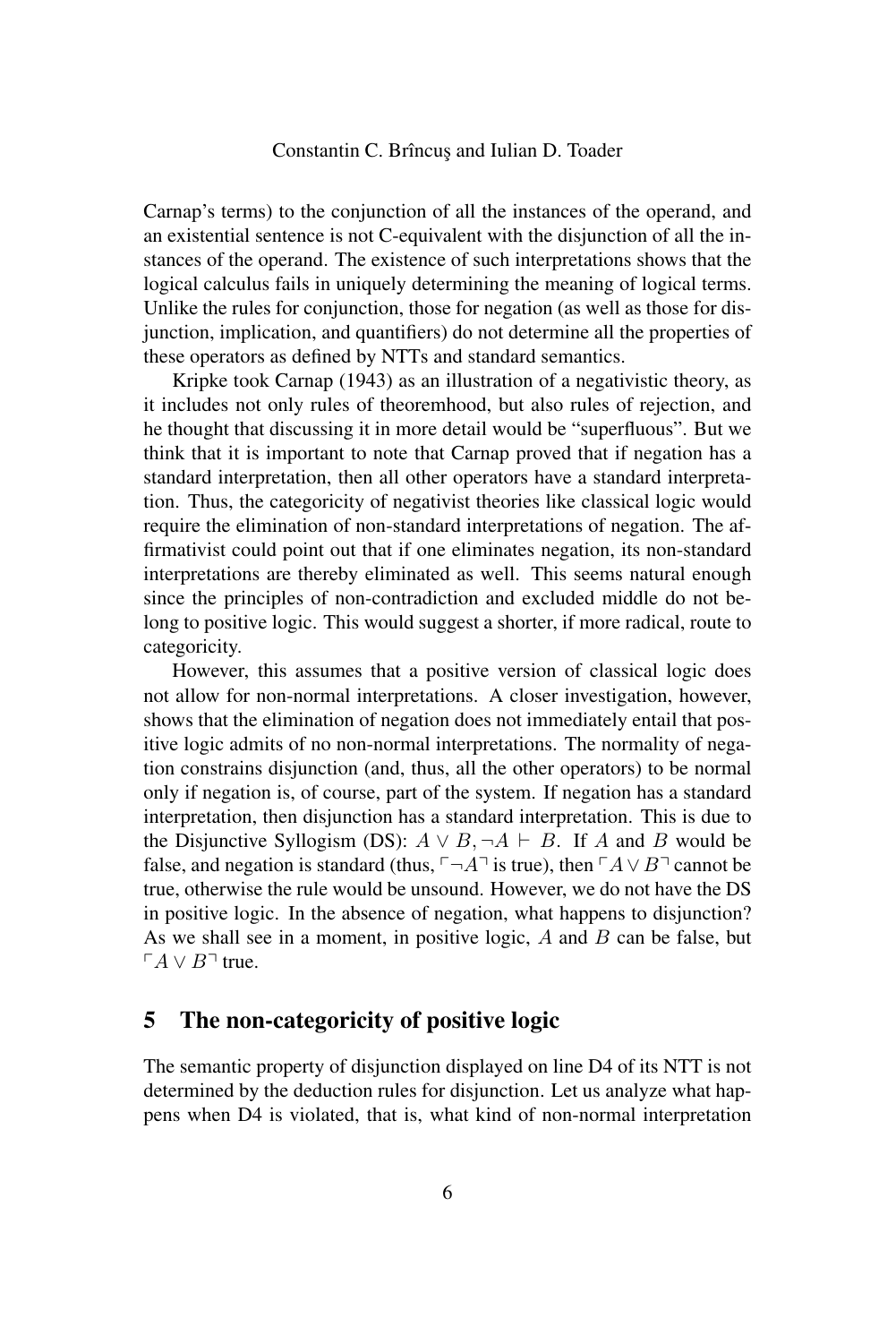would result from this violation, and then let us check whether this interpretation is non-empty. Let us assume that D4 is violated with respect to the propositional constants  $A$  and  $B$ . On this assumption, we can reason as follows:

- a) A is false, B is false, and  $\ulcorner A \lor B \urcorner$  is true. (by assumption)
- b) A is different from B (and conversely). Proof: If A were B, then A, which is derivable from  $\ulcorner A \lor A \urcorner$ , would be derivable from  $\ulcorner A \lor B \urcorner$ and, thus, true. But A is false. Thus, A is different from B.
- c) Any sentence derivable both from  $A$  and from  $B$  is true. Proof: If a sentence is derivable both from  $A$  and from  $B$ , then it is derivable from  $\ulcorner A \lor B \urcorner$ , and, thus, true.
- d) A does not follow from B, nor B from A. Proof: If A were derivable from B, since it is derivable from itself, it would be derivable from  $A \vee B$  and, thus, true. But A is false.
- e)  $\ulcorner A \to B \urcorner$  is false. Proof:  $A \lor B \vdash ((A \to B) \to B)$ . Thus  $\Gamma(A \to B) \to B^-$  is true. Since B is false, then according to line I4 in the NTT,  $\ulcorner A \to B \urcorner$  has to be false. But since A is false as well, then I4 is violated with respect to  $A$  and  $B$ .

Thus, we can see that the violation of D4 would lead to a non-normal interpretation of the positive calculus in which the truth value of  $\ulcorner A \to B \urcorner$ on line I4 in the NTT is not determined by the rules of material implication, since this operator is non-extensional, i.e., it behaves normally in its main occurrence in  $\Gamma(A \to B) \to B$ , but non-normally in  $\Gamma A \to B$ . What we have to examine now is whether the non-normal interpretation with the features just sketched is non-empty. That, indeed, it is non-empty will be shown by the construction of an example, namely, the construction of an interpretation,  $V_{+}$ , as follows:

- 1. if p is a theorem of the positive calculus, then  $V_+(p)$  is true.
- 2. if p is not a theorem of the positive calculus, then  $V_+(p)$  is false, but in the following two cases:
	- (a)  $V_+(A \vee B)$  is true.
	- (b) For every C, if  $A \lor B \vdash C$ , then  $V_+(C)$  is true.

This interpretation assigns 'truth' to every theorem of positive calculus and 'false' to every non-theorem of the positive calculus, except in the two cases described: namely, it will assign 'truth' to  $\ulcorner A \lor B \urcorner$  and to all formulas derivable from it. Thus, since it assigns a determinate truth value to all formulas of positive logic,  $V_+$  is a full interpretation of the positive calculus.

What we have to show now is that the positive calculus remains sound under this interpretation.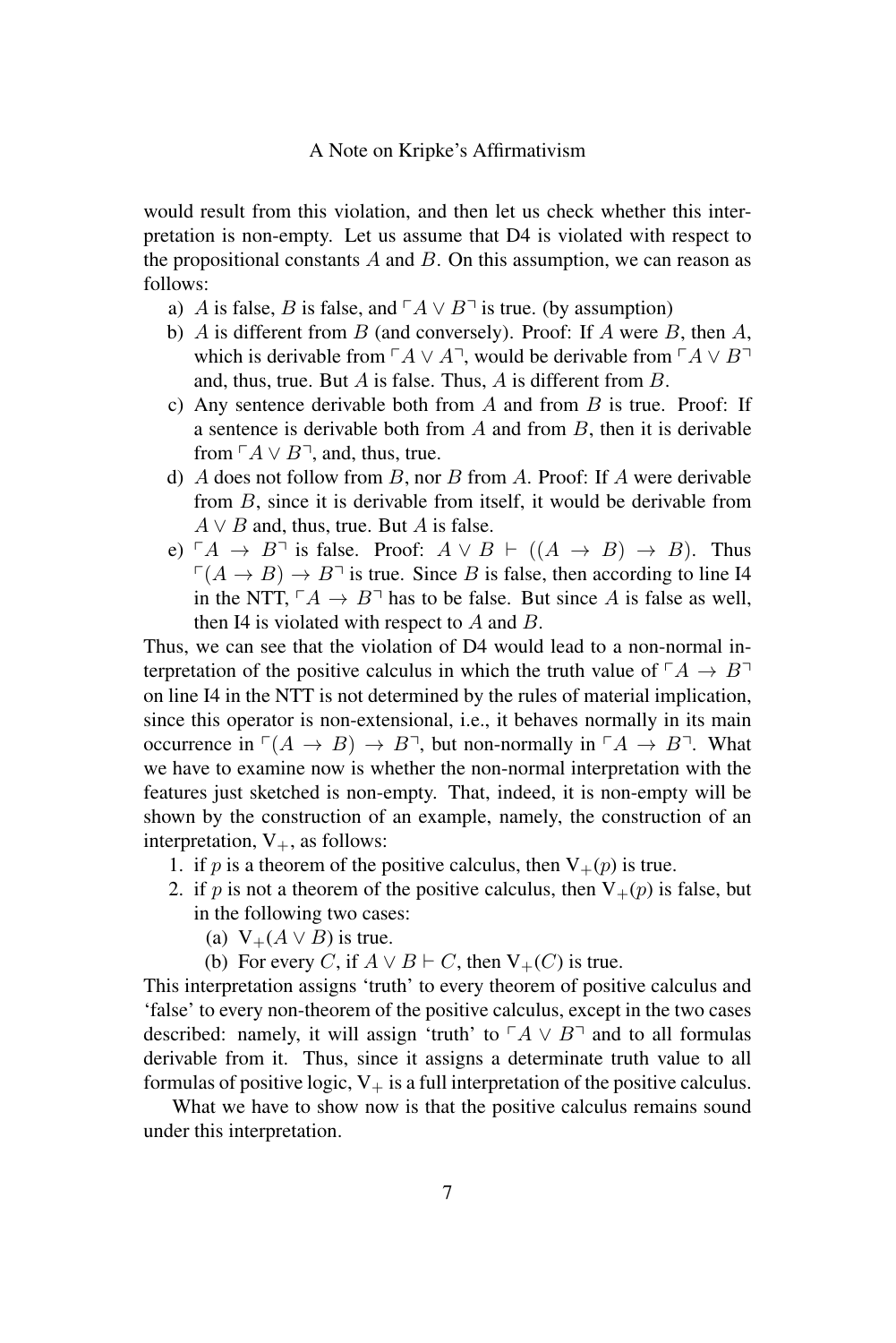Proof: Let  $\Gamma$  be a set of premises and  $\sigma$  an arbitrary sentence in the language of positive calculus, and let us further suppose that  $\Gamma \vdash \sigma$ . There are three cases to be considered:

- 1. if in  $\Gamma$  we have only theorems, then  $\sigma$  will be a theorem and, thus, true in  $V_{+}$ .
- 2. if in  $\Gamma$  we have a non-theorem different from  $\Gamma A \vee B$ <sup> $\sqcap$ </sup> and from any C derivable from  $\ulcorner A \lor B \urcorner$ , then the sequent  $\Gamma \vdash \sigma$  will be valid even if  $\sigma$  is false.
- 3. if  $\Gamma$  contains a set of theorems ( $\Delta$ ) and, in addition, it contains a nontheorem which is either  $\ulcorner A \lor B \urcorner$ , or any C derivable from  $\ulcorner A \lor B \urcorner$ , then  $\sigma$  either follows from  $\Delta$ , and thus it is true, or it follows from  $\Gamma A \vee B$ <sup>-1</sup>, and thus it is also true.

Therefore, the calculus of positive logic remains sound in the interpretation  $V_{+}$ . However, as constructed, this interpretation is non-normal, since it makes a disjunction true, although both of its disjuncts are false. What this shows is that the existence of non-normal interpretations of a logical calculus does not require the non-normality of logical negation. Even without negation, the rules for disjunction do not completely determine the semantic properties of disjunction as defined by its NTT. In addition, since positive quantificational logic is obtained by adding the standard rules for the existential and universal quantifiers to the positive fragment of classical logic, it is in no different position than classical quantificational logic with respect to non-normality: the non-normal interpretations of the quantifiers in classical logic are also present in the case of positive quantificational logic.

Furthermore, things are similar in affirmativist logic, because the elimination rule for disjunction involves no negation, and it is responsible for the non-standard models for disjunction. More exactly, in affirmativist logic, one may take a disjunction to be true, although one may be reluctant to accept its disjuncts. Therefore, the elimination of negation and falsity does not entail that there are no non-standard interpretations.

To take stock, we have argued that negativist theories may be conservative extensions of their affirmativist versions, but only if the notion of logical complement is accepted as an affirmativist notion, and that these affirmativist versions may have important practical advantages in that they may be less conflictual and more civil, but that one should not overlook some important epistemic advantages of negativist theories, e.g., simplicity. We have also pointed out that negativist theories do not obstruct purported semantic advantages of their affirmativist versions: since positive and affirmativist logics are non-categorical, one cannot maintain that categoricity is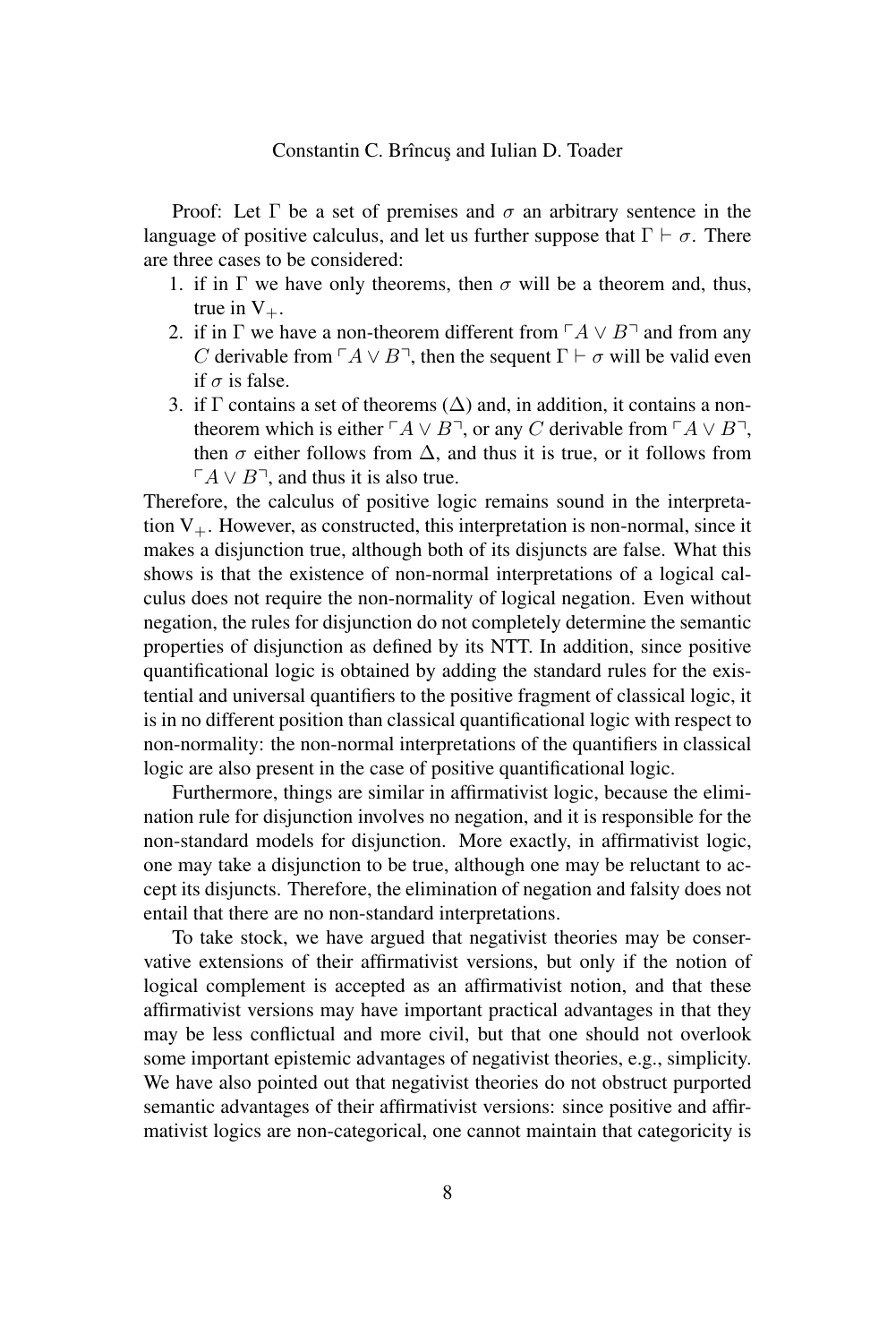lost due to the addition of the negation operator. Thus, the affirmativist's elimination of negation cannot be justified on such semantic grounds.

# 6 Affirmativism and idealization

Let's further suppose that one has strong enough reasons to prefer practical to epistemic advantages, and so let's suppose that one accepts the affirmativist restrictions on science. Consider again imaginary numbers and their simplifying effects. The latter could also be explained in terms of linear factorization, i.e., via the fact that the only irreducible polynomials are those of degree one. This is stated by the Fundamental Theorem of Algebra: "every equation of degree *n* has *n* roots". The theorem is, of course, false in the real number system, but true in its algebraic closure, i.e., in the complex number system. According to the affirmativist, however, one should not say that the theorem is false in the real number system, since falsity has been eliminated, but only that one is reluctant to accept the theorem in the real number system. Analogously, one should not say that, for instance, the ideal gas law is false for real gases, but only that one is reluctant to accept it. More generally, one should not say that an idealized statement is false for non-idealized systems, but only that one is reluctant to accept that statement. However, this is entirely missing the point of scientific idealization. In science, idealized statements are typically rather unreluctantly accepted, for even though they are false for non-idealized systems, they are thought to have great explanatory power (Toader, 2015).

In conclusion, *pace* Kripke, we argued that an affirmativist first order language,  $L_{+}$ , cannot be adequate for science. We believe that if Kripke's affirmativist view is taken seriously, then our argument entails that his view should be rejected. More precisely, our argument entails that  $L_{+}$  cannot be taken as the object language of a genuine scientific theory. But this leaves other questions open. Could  $L_{+}$  be adequate as a metalanguage for science, i.e., as the language of the metatheory of a scientific theory? In response to this, we would like just to note here a recent effort to do model theory in the framework of positive logic: "a non first order analogue of classical model theory where compactness is kept at the expense of negation" (Ben-Yaacov, 2003). Such an approach has been taken, for instance, to the formal semantics of quantum mechanics (see, e.g., Zilber, 2016). But we are fine, for the time being, with a negationless metatheory.